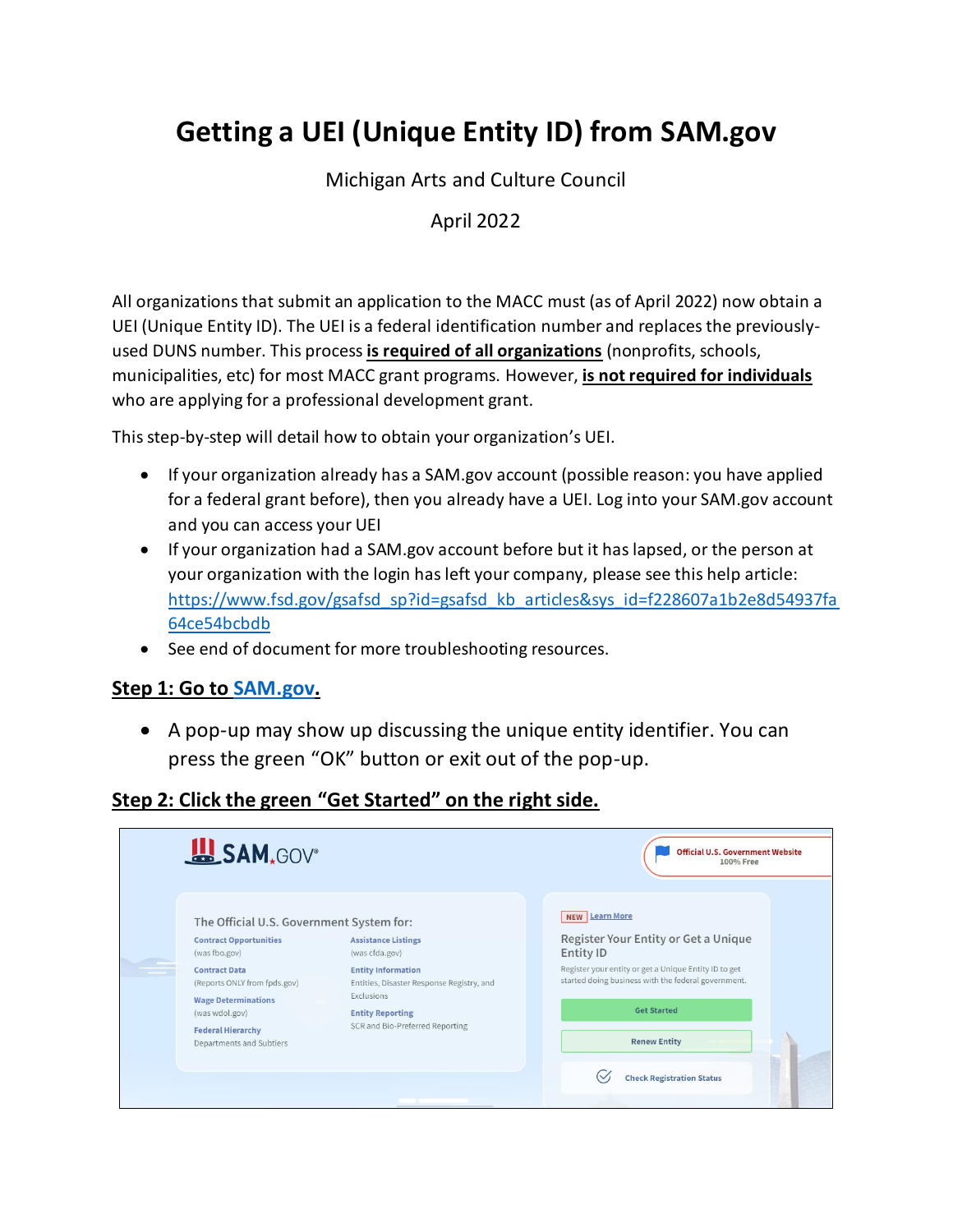### **Step 3: Click AGAIN the green "Get Started" on the right side.**

| Get Started with Registration and the Unique Entity ID                                                                                                                                                                                                                                                                             | <b>Entity Information Home</b>                                                                                                                                                     |
|------------------------------------------------------------------------------------------------------------------------------------------------------------------------------------------------------------------------------------------------------------------------------------------------------------------------------------|------------------------------------------------------------------------------------------------------------------------------------------------------------------------------------|
| Submitting a registration and getting a Unique Entity ID are FREE.                                                                                                                                                                                                                                                                 |                                                                                                                                                                                    |
| Before You Get Started<br>Review these steps to choose which option is right for you. You can register to bid<br>and apply for federal awards or you can request a Unique Entity ID only without<br>having to complete a registration.<br><b>About Registration</b><br>Set up a SAM.gov<br>Prepare Your Data<br><b>Get Started</b> | <b>NEW</b><br>Register Your Entity or Get a<br>Unique Entity ID<br>Register your entity or get a Unique Entity ID to<br>get started doing business with the federal<br>government. |
| Account                                                                                                                                                                                                                                                                                                                            | <b>Get Started</b><br><b>Renew Entity</b>                                                                                                                                          |
| About Registration                                                                                                                                                                                                                                                                                                                 | <b>Check Registration Status</b>                                                                                                                                                   |

### **Step 4: Click the green "Accept"**

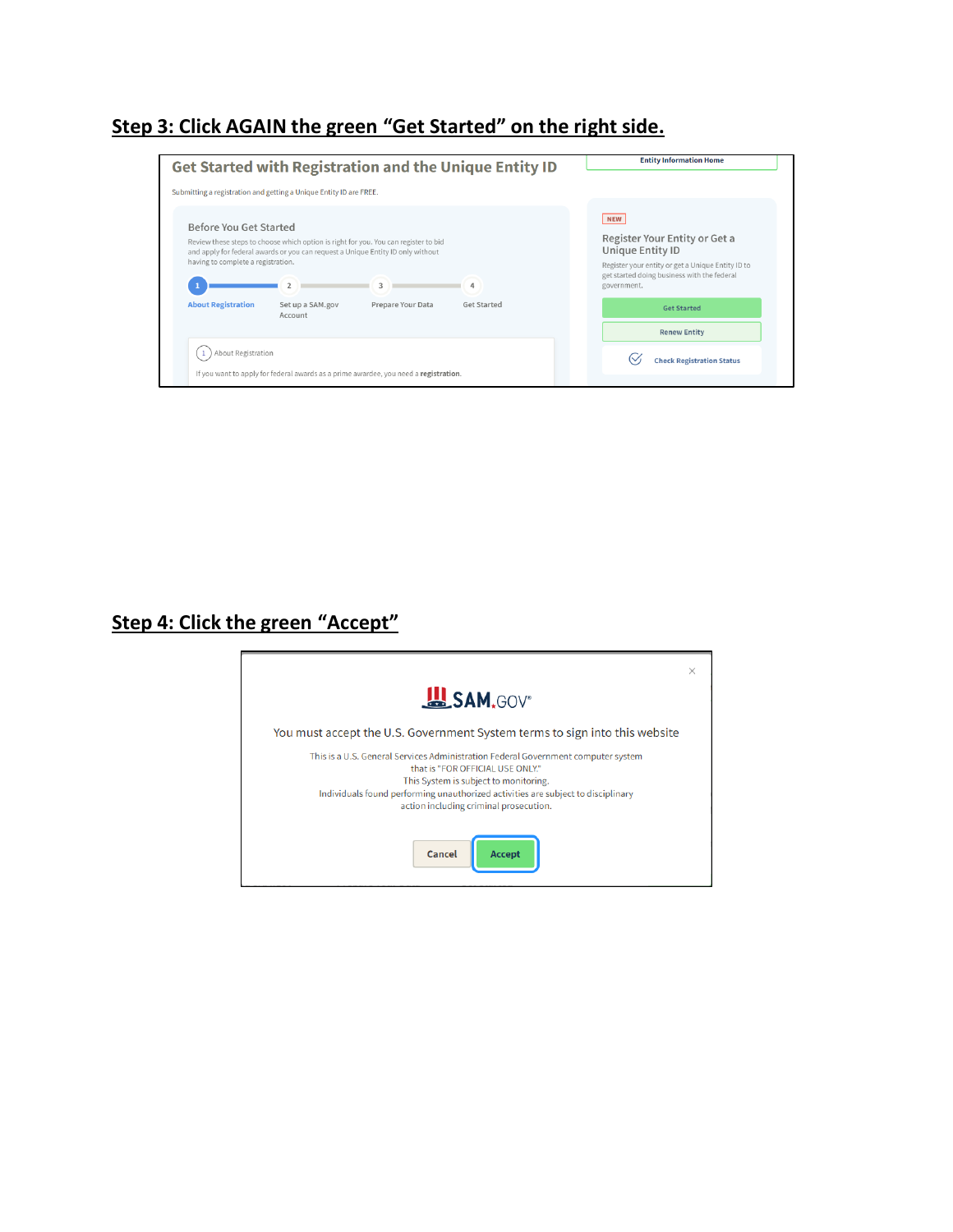### **Step 5: You must register a personal account with Login.gov to continue. Press "Create an account". If you already have a login, Sign In.**



# **Step 6: SAM.gov may bring you back to this page. Click the greet "Get Started" again. If it doesn't bring you back to this page, follow steps 1, 2, & 3 again to get there and press "Get Started".**

|                                                                                           | Get Started with Registration and the Unique Entity ID                                                                                                                                                                                                                                  | <b>Entity Information Home</b>                                                                                                                                                                                                  |
|-------------------------------------------------------------------------------------------|-----------------------------------------------------------------------------------------------------------------------------------------------------------------------------------------------------------------------------------------------------------------------------------------|---------------------------------------------------------------------------------------------------------------------------------------------------------------------------------------------------------------------------------|
|                                                                                           | Submitting a registration and getting a Unique Entity ID are FREE.                                                                                                                                                                                                                      |                                                                                                                                                                                                                                 |
| Before You Get Started<br>having to complete a registration.<br><b>About Registration</b> | Review these steps to choose which option is right for you. You can register to bid<br>and apply for federal awards or you can request a Unique Entity ID only without<br>$\mathfrak{D}$<br>$\mathbf{z}$<br>4<br>Prepare Your Data<br>Set up a SAM.gov<br><b>Get Started</b><br>Account | <b>NEW</b><br>Register Your Entity or Get a<br>Unique Entity ID<br>Register your entity or get a Unique Entity ID to<br>get started doing business with the federal<br>government.<br><b>Get Started</b><br><b>Renew Entity</b> |
| About Registration                                                                        | If you want to apply for federal awards as a prime awardee, you need a registration.                                                                                                                                                                                                    | <b>Check Registration Status</b>                                                                                                                                                                                                |
|                                                                                           | A registration allows you to bid on government contracts and apply for federal<br>assistance. As part of registration, we will assign you a Unique Entity ID.                                                                                                                           |                                                                                                                                                                                                                                 |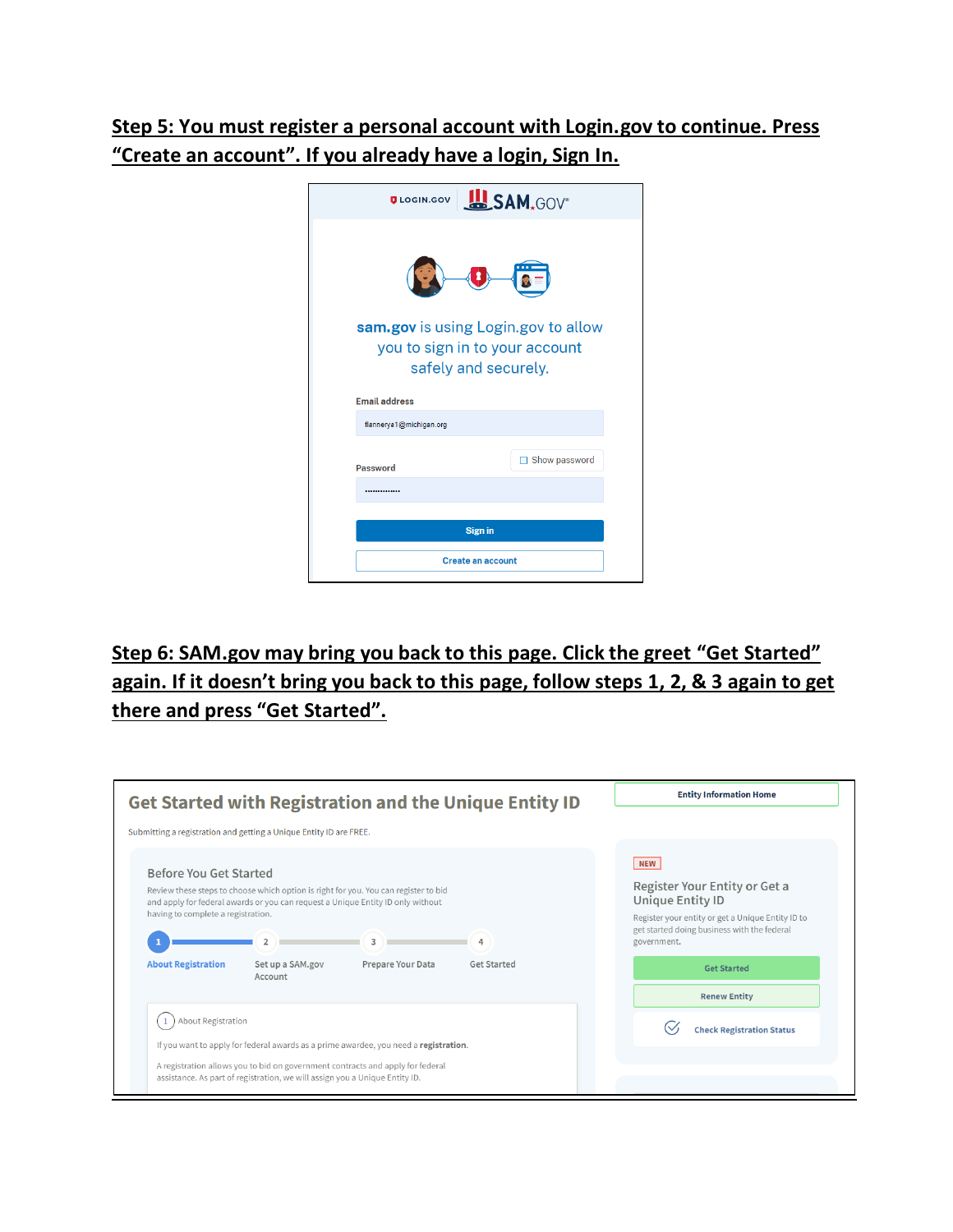### **Step 7: Click on "Get Unique Entity ID" (the second choice).**

• Note: if you click "Register Entity", this will bring you through the entire federal registration process needed if you were to apply for a federal grant. This can take a long time. If you are just trying to get your UEI to apply for MACC grants, make sure to click "Get Unique Entity ID" on this page for the much shorter registration process.

| <b>Get Started</b>                                                                                                                                                                                                                                                                                                                                                                                                                                                                                                                                                                                             |
|----------------------------------------------------------------------------------------------------------------------------------------------------------------------------------------------------------------------------------------------------------------------------------------------------------------------------------------------------------------------------------------------------------------------------------------------------------------------------------------------------------------------------------------------------------------------------------------------------------------|
| <b>Register Entity</b><br>An entity registration allows you to bid on government contracts and apply for federal assistance. As part of entity<br>registration, we will assign you a Unique Entity ID.<br>Comprehensive and current entity information is an essential part of the federal award process. It is important to prepare<br>your information and allow sufficient time to understand and accurately complete your registration. You only need to<br>complete and manage it here to remain eligible for federal awards.<br>You must renew your registration every 365 days for it to remain active. |
| <b>Register Entity</b>                                                                                                                                                                                                                                                                                                                                                                                                                                                                                                                                                                                         |
| <b>Get Unique Entity ID</b>                                                                                                                                                                                                                                                                                                                                                                                                                                                                                                                                                                                    |
| If you only conduct certain types of transactions, such as reporting as a sub-awardee, you may not need to complete an<br>entity registration. Your entity may only need a Unique Entity Identifier.                                                                                                                                                                                                                                                                                                                                                                                                           |
| You can get a Unique Entity ID for your organization without having to complete a full entity registration.                                                                                                                                                                                                                                                                                                                                                                                                                                                                                                    |
| <b>Get Unique Entity ID</b>                                                                                                                                                                                                                                                                                                                                                                                                                                                                                                                                                                                    |

#### **Step 8: Fill in the information requested.**

• Note: SAM.gov is very particular about how you enter this information. It must match exactly the legal business name and information that you have registered with Michigan and/or IRS.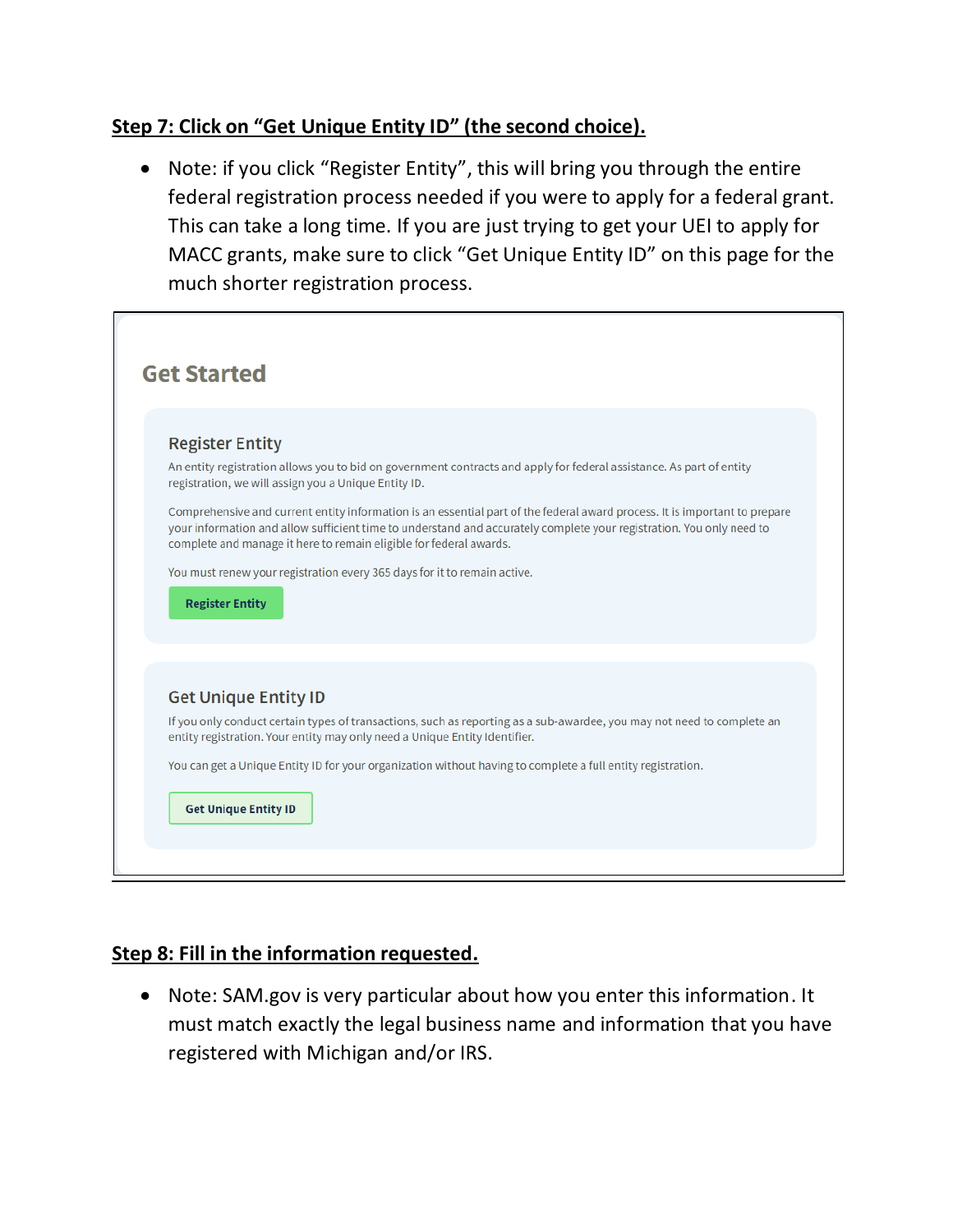- Note: Sometimes the country does not autofill and it will prevent you from proceeding to next page. If you get stuck, make sure you have selected a country.
- Note: Most organizations can continue with just using the 5 digit zip code, although it asks for your +4 zip code.
- Note: SAM.gov will not accept PO boxes. When your organization registered with the State (and IRS), you had to register a physical address that was not a PO box.

|                                                               | All the following information will be used to validate your entity, unless marked as optional.                                          |  |
|---------------------------------------------------------------|-----------------------------------------------------------------------------------------------------------------------------------------|--|
| <b>Legal Business Name</b>                                    | If you are acting on behalf of a limited partnership, LLC, or corporation, your legal business name is the                              |  |
| name you registered with your state filing office.            |                                                                                                                                         |  |
|                                                               |                                                                                                                                         |  |
|                                                               |                                                                                                                                         |  |
| <b>Physical Address</b>                                       |                                                                                                                                         |  |
|                                                               | Your physical address is the street address of the primary office or other building where your entity is located. A post office box may |  |
| not be used as your physical address.                         |                                                                                                                                         |  |
| Country                                                       |                                                                                                                                         |  |
|                                                               |                                                                                                                                         |  |
|                                                               |                                                                                                                                         |  |
|                                                               | ▼                                                                                                                                       |  |
|                                                               |                                                                                                                                         |  |
|                                                               |                                                                                                                                         |  |
|                                                               |                                                                                                                                         |  |
|                                                               |                                                                                                                                         |  |
|                                                               |                                                                                                                                         |  |
| <b>Street Address 1</b><br><b>Street Address 2 (Optional)</b> |                                                                                                                                         |  |
|                                                               |                                                                                                                                         |  |
|                                                               |                                                                                                                                         |  |
|                                                               |                                                                                                                                         |  |
|                                                               |                                                                                                                                         |  |
|                                                               | <b>State</b>                                                                                                                            |  |
| ZIP Code (+4)<br>City                                         |                                                                                                                                         |  |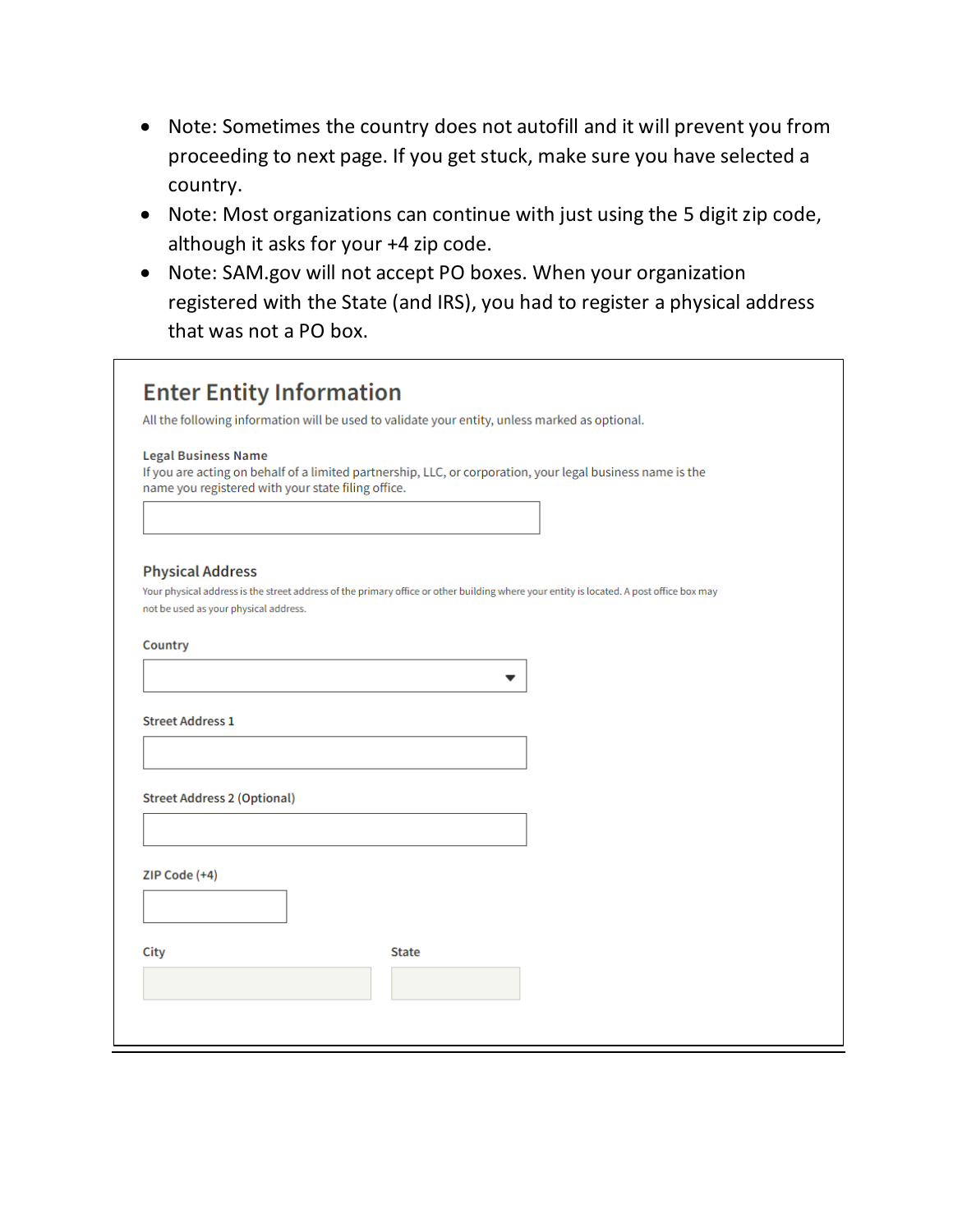## **Step 9: If you entered information successfully in previous step, a list of organizations (or sometimes just one organization) should pop-up. Select your organization here.**

• Note: if unable to find a match, you can click "Create incident" to open a case with SAM.gov for assistance. You can also contact SAM.gov for live chat, phone, or email assistance (see last page).

| <b>YOU ENTERED</b>                                                                                               |
|------------------------------------------------------------------------------------------------------------------|
| Upper Peninsula Children's Museum Inc.<br>123 W. Baraga Ave<br>Marquette, Michigan 49855<br><b>UNITED STATES</b> |
| WE FOUND THE FOLLOWING MATCHES                                                                                   |
| Showing 1 - 10 of 16 results                                                                                     |
| <b>UPPER PENINSULA CHILDRENS MUSEUM</b><br><b>123 W BARAGA AVE</b><br><b>MARQUETTE, MI 49855-4744 USA</b>        |
| <b>UPPER PENINSULA LAND CONSERVANCY</b><br><b>109 W BARAGA AVE</b><br><b>MARQUETTE, MI 49855-4728 USA</b>        |
| <b>UPPER PENINSULA IN SMOKE</b><br><b>2684 US HIGHWAY 41 W</b><br><b>MARQUETTE, MI 49855-2295 USA</b>            |

**Step 10: SAM.gov may request two additional pieces of information depending on your organization type: your year and state of incorporation (Michigan)**

|                                         | You have selected the following entity.<br><b>SELECTED ENTITY</b> |                                                                            |  |  |
|-----------------------------------------|-------------------------------------------------------------------|----------------------------------------------------------------------------|--|--|
| <b>UPPER PENINSULA CHILDRENS MUSEUM</b> |                                                                   |                                                                            |  |  |
| <b>USA</b>                              | <b>123 W BARAGA AVE</b><br>MARQUETTE, MI 49855-4744               |                                                                            |  |  |
|                                         |                                                                   | Please provide the following information to finish validating your entity. |  |  |
|                                         | <b>Year of Incorporation</b>                                      |                                                                            |  |  |
| <b>YYYY</b>                             |                                                                   |                                                                            |  |  |
|                                         | <b>State of Incorporation</b>                                     |                                                                            |  |  |
|                                         |                                                                   |                                                                            |  |  |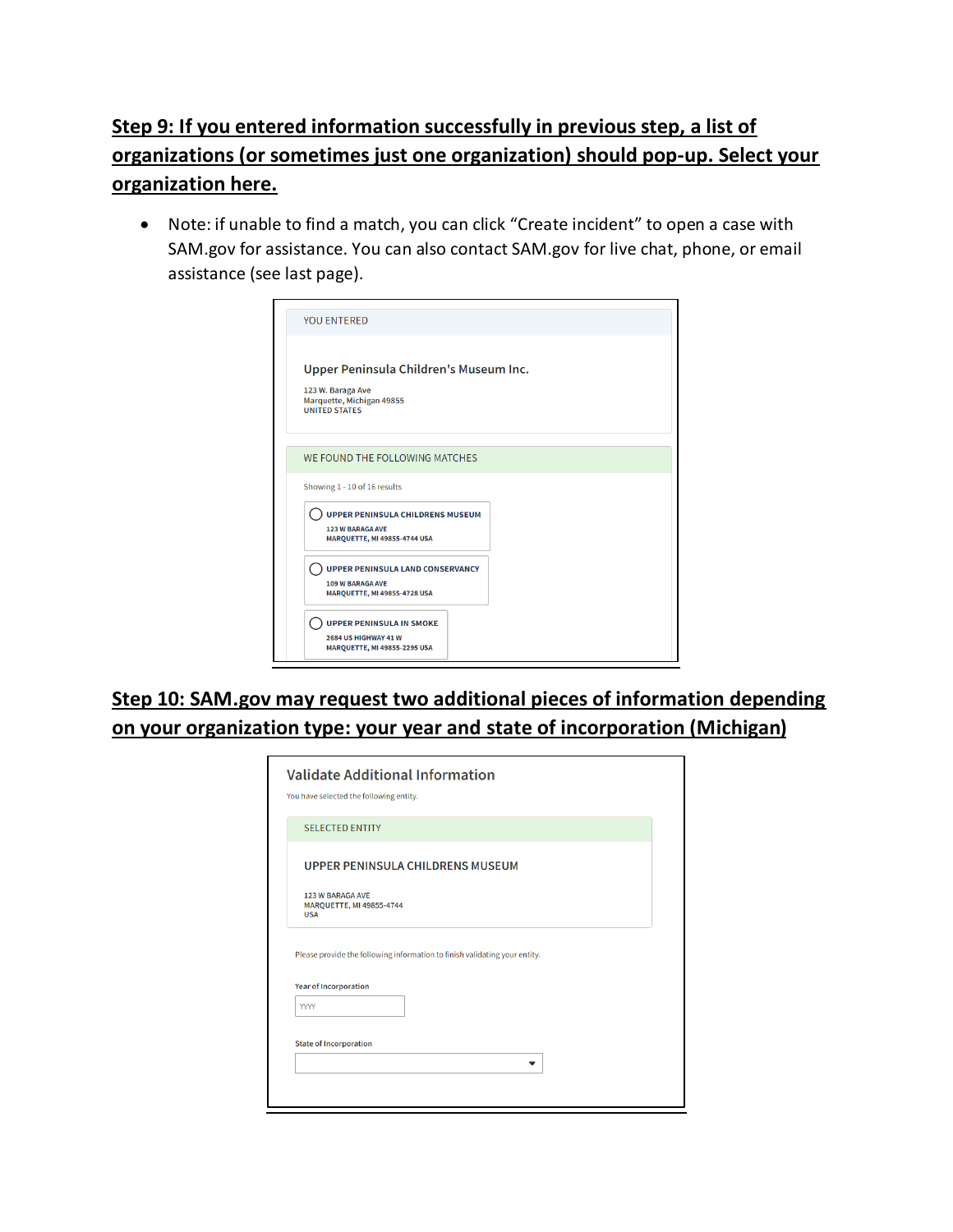**Step 11: Request your UEI. Check or Uncheck the "include in public search" option. That decision is up to you, and there are no penalties one way or the other. Click the "I certify…." Button below. Click green "Receive Unique Entity ID".**

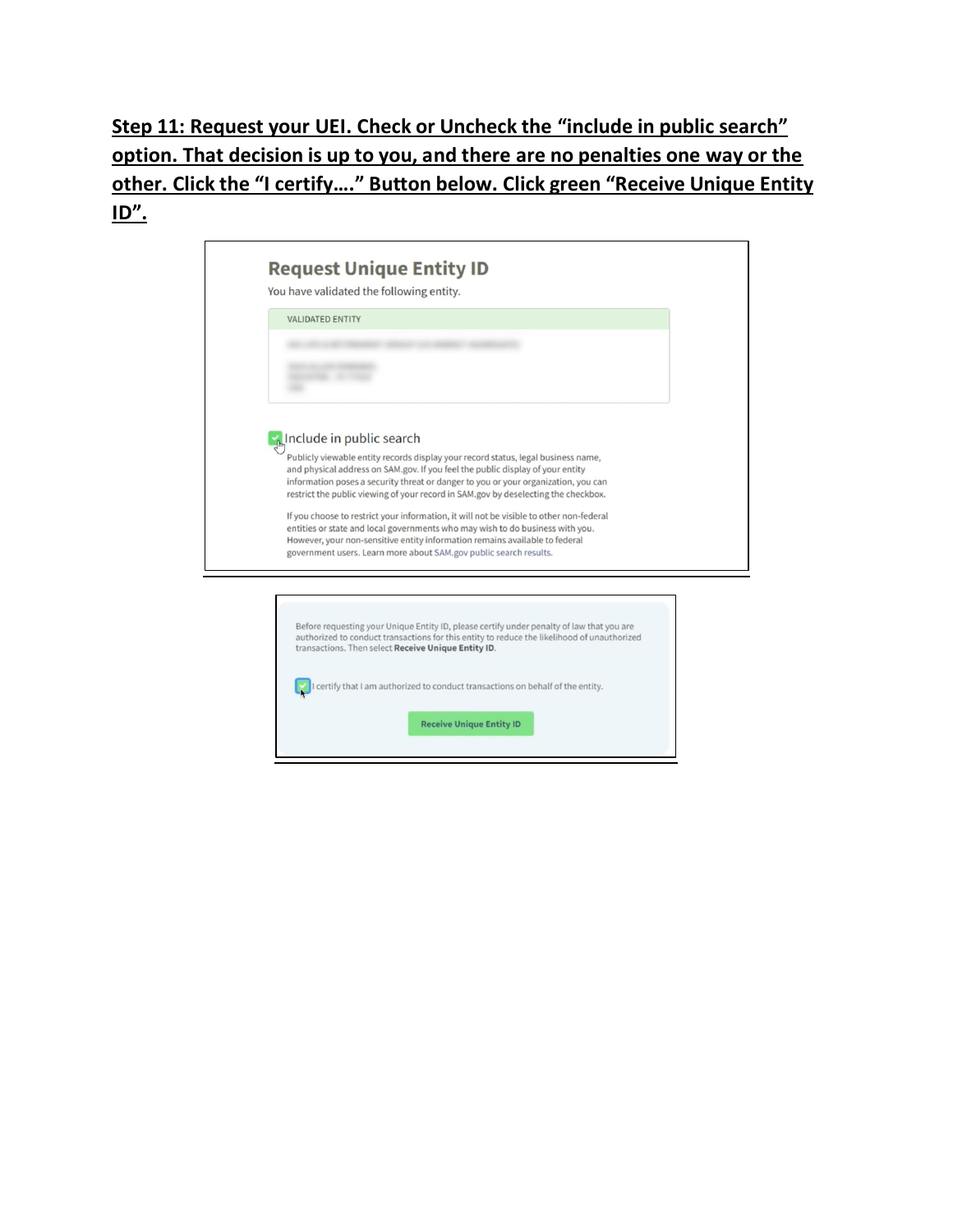### **Step 12: Receive UEI**

• Your 12-digit alpha-numeric UEI should appear. You will enter this number in your SmartSimple Organization Profile when completing your MACC grant application(s). You are done with the process now.

| <b>Receive Unique Entity ID</b>                                                                                                                                                                            |
|------------------------------------------------------------------------------------------------------------------------------------------------------------------------------------------------------------|
| Congratulations! You have been assigned the following Unique Entity ID (SAM).                                                                                                                              |
|                                                                                                                                                                                                            |
| <b>VERIFIED SAM RECORD</b>                                                                                                                                                                                 |
|                                                                                                                                                                                                            |
|                                                                                                                                                                                                            |
|                                                                                                                                                                                                            |
| If you now believe you may need to complete a full entity registration, select Continue<br>Registration. Otherwise select Done to return to your workspace.<br><b>Continue Registration</b><br><b>Done</b> |

**(Optional) Step 13: To see your UEI in the future, log-in to your SAM.gov account and your screen should look something like this. You can find your registration under "ID Assigned" and it will likely have a "1" there.** 

| <b>USAM.GOV</b>                                                                                                                                      |                                                    |
|------------------------------------------------------------------------------------------------------------------------------------------------------|----------------------------------------------------|
| Home<br>Data Bank<br>Data Services<br>Help<br>Search                                                                                                 |                                                    |
| Workspace<br>I.                                                                                                                                      | Profile                                            |
| <b>Entity Management</b><br><b>Get Started</b><br>What do I need for registration?<br><b>Entities</b><br>$\circ$<br>0<br>$\circ$<br>$\mathbf 1$<br>0 | Ä<br>Θ<br>Saved Searches<br>Downloads<br>Following |
| DRAFT<br>1D<br><b>ACTIVE</b><br>WORK IN<br>SUBMITTED<br>REGISTRATION<br>ASSIGNED<br>REGISTRATION<br>REGISTRATION<br>PROGRESS<br>$\circ$              | <b>Pending Requests</b><br>No pending requests     |
| PENDING<br>1D)<br>ASSIGNMENT                                                                                                                         | <b>See All</b><br><b>Notifications</b>             |
| Due in Next 30 days: 0 Entities<br>Next Update Due:                                                                                                  | No available notifications<br><b>See All</b>       |
|                                                                                                                                                      | <b>Add A New Role</b>                              |